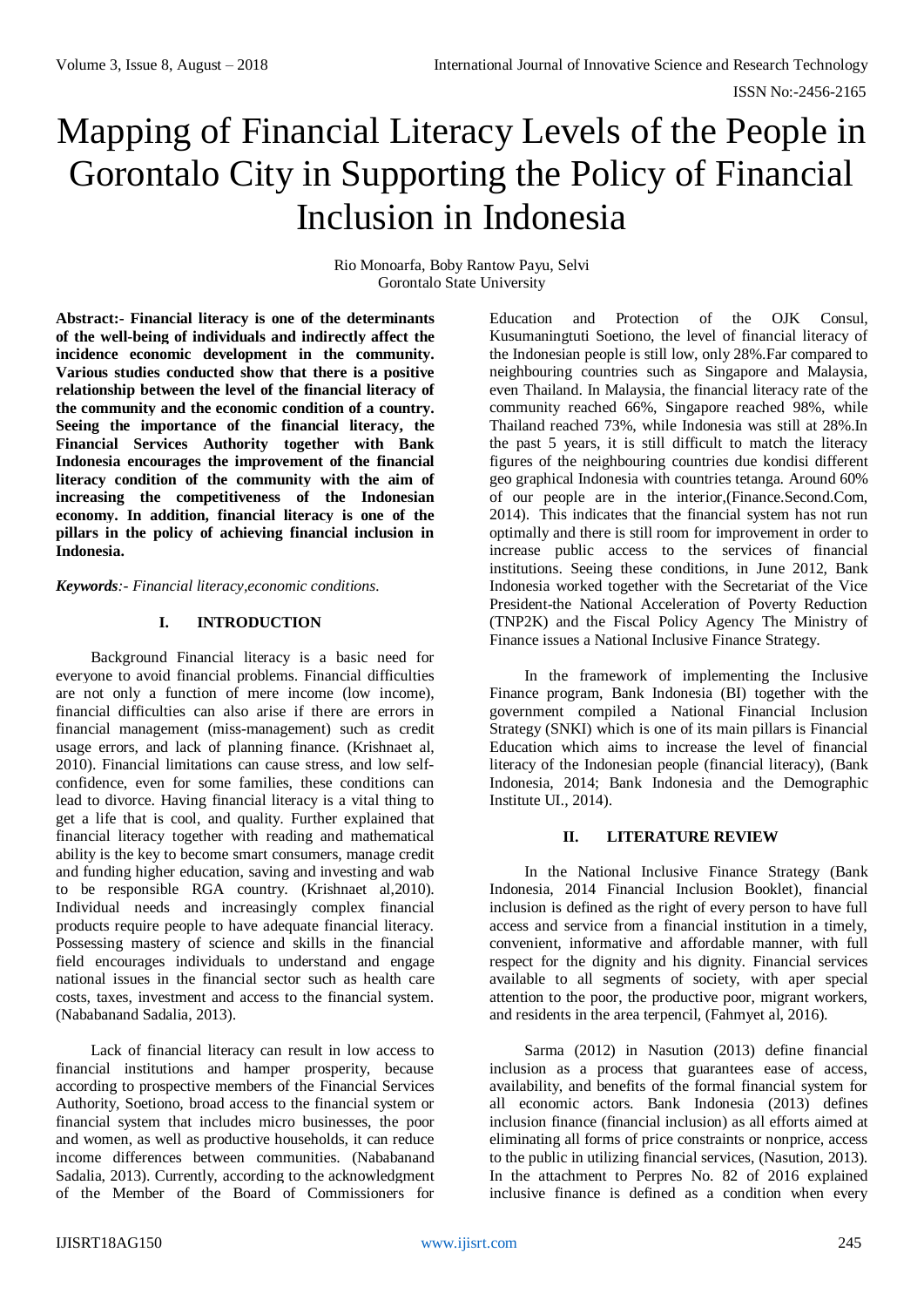member of the community has access to a variety of quality formal financial services in a timely, smooth and safe manner with affordable costs in accordance with the needs and abilities in order to improve the welfare of the community. Inclusive finance is an important component in the process of social inclusion and economic inclusion which plays a role in promoting economic growth, creating financial system stability, supporting poverty reduction programs, and reducing disparities between individuals and regions. The inclusive financial system is realized through people's access to financial services so as to improve the economic viability and ultimately pave the way for the exit of k emiskinan and reduce economic disparities. Wider access to financial services is important in efforts to increase the participation of all levels of society in the economy (attachment to Presidential Regulation No. 82 of 2016).

### *A. Vision and Objectives of Financial Inclusion*

The inclusive national financial vision is formulated as follows: Realizing a financial system that can be accessed by all levels of society to encourage economic growth, poverty alleviation, equal distribution of funds and the creation of financial system stability in Indonesia (Bank Indonesia, 2014). National Inclusive Finance Framework World Bank (2010) reveals that there are at least four types of financial services that are considered vital for people's lives, namely fund storage services, credit services, payment system and insurance services including pension funds. Kee m pat aspect which is the fundamental requirement that everyone must have the public to gain a better life. Increasing community access to financial institutions is certainly a problem of complexity that requires koo r dynasty cross-sectoral involving banking authorities, financial services, non-bank and the ministries or other institutions concerned with poverty alleviation efforts, so we need a comprehensive policy as well as a whole in a Strategy National Financial Inclusion. The complete National Financial Inclusion Strategy framework (SNKI) can be seen in the following graph: Figure2.1 National Financial Inclusion Strategy Framework,(Ministry of Finance of the Republic of Indonesia, 2013).

# *B. Definition of Financial Literacy*

Lusardi et al (2009) in Rizkiana (2016) explain the meaning of Financia lliteracy as financial knowledge, with the aim of achieving welfare. Rasyid, 2012 explained that financial literacy is a basic need for everyone to avoid financial problems. Financial difficulties are not only a function of mere income (low income), financial difficulties can also arise if there are errors in financial management (miss-management) such as credit usage errors, and lack of financial planning. Financial limitations can cause stress, and low self-confidence, (Rasyid, 2012). Atkinson and Messy (2011) define Financial literacy as a combination of awareness, knowledge, skills and attitudes and behaviours needed to make sound financial decisions and ultimately achieve individual financial prosperity, and financial literacy is an important component of taking sound financial decisions., (Yong and Tan, 2017). Researchers have failed to reach consensus on one definition for financial literacy and many have offered their own definitions. Vitt et al. (2000) in

Danns (2017) states that financial literacy includes "the ability to differentiate financial choices, discuss money and financial problems without (or even though) inconvenience, plan for the future, and respond responsibly to life events that affect daily financial decisions, including stiwa fairies in the general economy". Miller et al. (2009) in Danns (2017) argues that increasing financial literacy through financial education empowers consumers; me ngurangi likelihood that consumers engage in high-cost credit; allows consumers to evaluate and compare financial products such as bank accounts, savings products, credit options, payment instruments, and insurance; and, reducing piliha n sub optimal by consumers among other benefits.

Financial literacy can be defined as the ability to understand financial concepts and problems to make the right decisions in the face of changing financial conditions and to manage one's financial status through financial planning. There are several benefits to a high level of financial literacy for both individuals and society. On the other hand, in a society with a low level of financial literacy, there is a negative outcome yang serious both for individuals and society. Low levels of financial literacy make understanding of financial goods and services difficult and make individuals anxious when conducting financial activities. Anxious individuals like that refrain from involvement in loans, monetary and security operations and cannot communicate with financial organizations. In other words, these people experience financial isolation. As a result, long-term financial exclusion prevent these people achievement benefit from the opportunities offered by the financial system and resulted in them at a high cost in their financial activities, (Aksoylu et al, 2017).

Differences in the level of financial literacy of each person vary, this causes significant differences between individuals to each other in the process of collecting assets in both short and long term, (Wahyuny, 2015). Huston (2010) in Wahyuny (2015) explains that factors such as habits, cognitive, economic, family, peers, community, and institutions can have an impact on financial behavior. Someone is said to be *financial literate* when someone has the knowledge and ability to apply that knowledge.

The level of one's financial literacy is influenced by demographic characteristics (gender, ethnicity, education and cognitive abilities), family background, wealth, and time preferences. F personal actors (intelligence and cognitive abilities), social and economic can affect a person's financial literacy and financial behaviour. Financial Literacy can be concluded as the ability to manage finances to improve welfare and there are factors that can affect Financial Literacy both factors within the individual such as cognitive and psychological abilities and factors outside the individual such as social and economic conditions, (Wahyuny, 2015).

In FLBS conducted by BI and UI Demographic Institute, it can also be seen that women have a higher level of financial literacy than men. In addition, there are differences in the level of financial literacy conditions when towing an age. There are three variables that have the same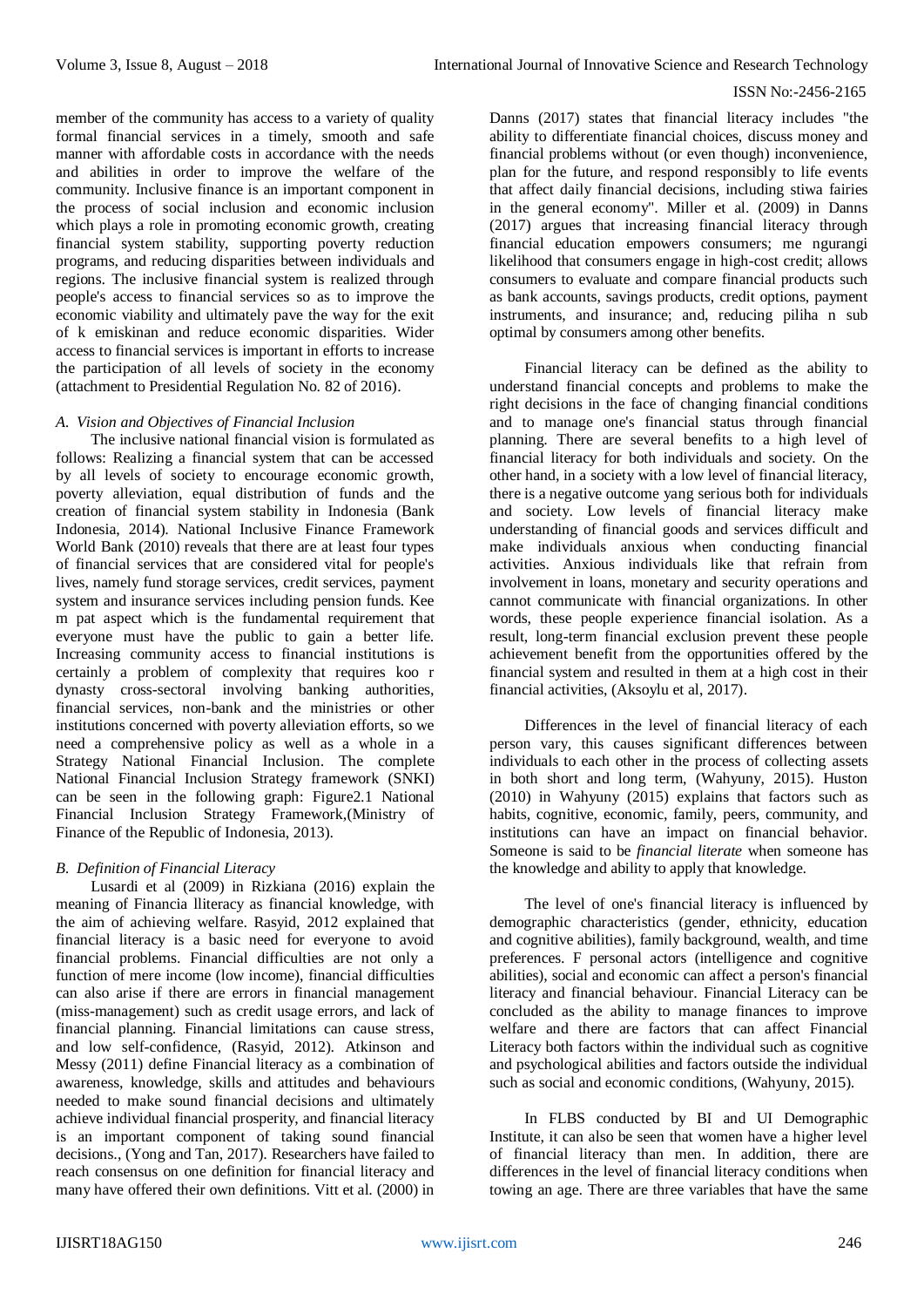relationship with the level of financial literacy, namely, the level of education, the level of household income and risk aversion or the prudence of individuals in making financial decisions. On g a positive relationship where if the three variables has increased then also increase its financial literacy, (Bank Indonesia and the Institute of Demography UI., 2014).

## *C. Financial Literacy Aspects*

Financial literacy covers several aspects in finance, namely basic knowledge of personal finance (basic personal finance), management of money (money management), credit management and debt (credit and debt management), savings and investment (Saving and investment), and risk management *(risk management),* (Nababan and S Adalia, 2013).

# *Basic Knowledge of Personal Finance (Basic Personal Finance).*

Wag land and Taylor (2009) explained that knowledge about finance includes personal financial knowledge, namely how to manage income and expenses, and understand basic financial concepts. Financial basic concept include simple interest rate calculation, compound interest, peng a spirit of inflation, the opportunity cost, the time value of money, the liquidity of assets, etc., (Yushita, 2017).

## *Money Management.*

Regardless of the source of funds, the problem is how to allocate funds (use of funds) to meet the needs appropriately. Allocation of funds must be based on priority. Priorities are based on the needs that you need but must pay attention to the percentage that the funds are not used up to the consumption seh a ri-day course, (Yushita, 2017).

This aspect includes how a person manages the money he has and the ability to analyze his personal income sources. Money management is also related to how someone prioritizes the use of funds and makes a budget.

# *Credit Management and Debt.*

There are times when a person experiences a lack of funds so he must use credit and debt. The higher needs and demands of life result in not all expenditures can be financed with income, such as homes and vehicles and education costs. Using credit or debt can be a consideration to overcome this. With funding sources in the form of credit or debt, individuals can consume goods and services currently, and pay for them in the future. Sufficient knowledge that includes factors that affect credit worthiness, consideration in making loans, consumer credit characteristics, loan interest rates, length of time loans , sources of debt or credit etc. are needed to be able to use credit and debt wisely.

#### *Savings.*

Savings are a part of people's income that is not used for consumption. People who have more income than consumption needs will have the opportunity to save.

#### *Investation.*

Investment is placing money or and an in the hope of obtaining certain additional or beneficial money or funds (Kamaruddin, 2004: 3). Invest as I can be defined as an activity to place the funds on one or several objects of investment over the period of tertentu to benefit in the future (Fakhruddin, 2008: 20).

#### *Risk Management.*

Risk can be defined as uncertainty or possible financial loss. The response of each individual varies with risk, depending on past experience and psychological motivation. Most individuals tend to avoid situations that cause insecurity or insufficiency. Therefore, it is important to be able to deal with risk in a logical and controlled manner. Yushita (2017) explained that a person must have good protection to anticipate unexpected events. Genesis unexpected events was such a pain, and other needs esak mend. The thing that is often done in doing this protection is by the following insurance. What is meant by risk management is the management of possible risks that will be faced.

Financial Literacy Strategy in Indonesia Based on the financial literacy survey conducted by OJK in 2013, new around 21.84% of Indonesians who really understand about Financial Services Institutions (LJK). Meanwhile, in a more specific category, the results of a national survey of OJK's financial literacy show that only 28% of students or students have a good level of literacy with a utility level of 44%. From this survey also revealed that information about the banking sector still dominates the level of financial literacy of the Indonesian people, while the level of literacy of products and services in the capital market sector is still very low, only around 4% with a utilization rate of less than 1 %, (OJK, 2014).

#### **III. RESEARCH METHODS**

Study Design The primary objective of this study is a condition memetak community financial literacy in Gorontalo city and its influencing factors. From these results, it is expected that financial education methods can be designed that can be applied to improve the financial literacy of the community. To achieve these objectives, this study was designed using a descriptiv e explanatory approach. Location and Object of Research The location of the study will be carried out in the area of Gorontalo City. This is based on the consideration that Gorontalo City is the capital of Gorontalo Province as well as the economic centre of Gorontalo Province. Besides that, the condition of the people of Gorontalo City which is pluralistic is seen from the economic, social and demographic structure so that it is expected to be able to reflect the condition of the Gorontal people in general. The research object is individuals and households in Gorontalo City. Types and Sources of Data The types of data needed in this study are primary data and secondary data. Primary data sources were obtained from direct observations in the field and questionnaires and interviews with the community. Secondary data sources in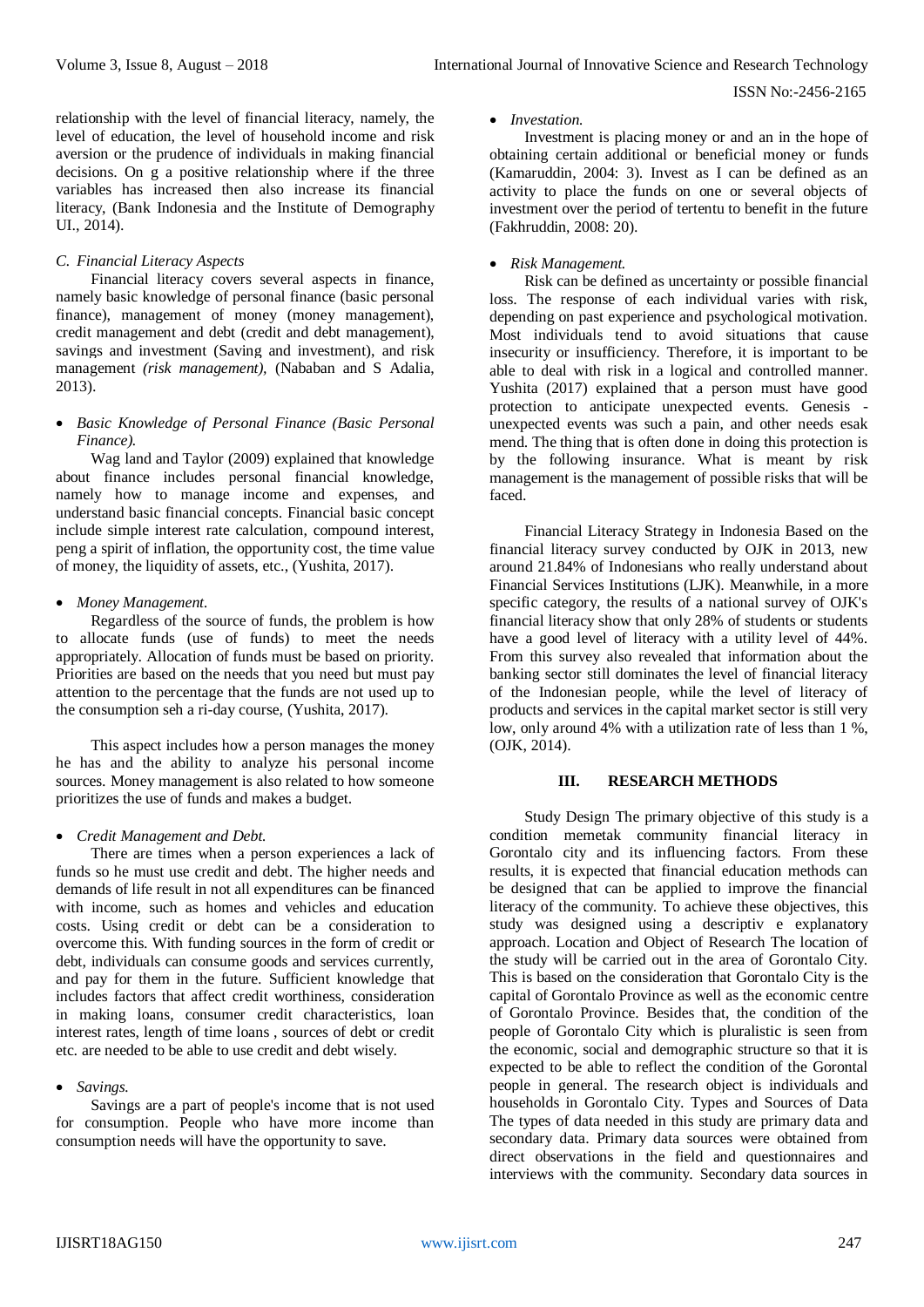the form of supporting data obtained from various parties and related institutions.

Population and Sample The population in this study is the community in GoR Gorontalo City both individuals and households. Criteria for respondents observed were between 17-65 years old. The selection of respondents is done randomly with using the Stratified Systematic Random Sampling approach using the Proportional to Population Size (PPS) allocation technique by considering the distribution of the population in each sub-district in Gorontalo City.

Data Analysis Techniques Data analysis techniques that will be used in this study are as follows: Descriptive Analysis This descriptive analysis is used as an initial analysis to describe the current financial literacy of the people of Gorontalo City. Indicators that will be analyzed descriptively are indicators relating to demography, social status, economic conditions and questions related to understanding financial and financial products.

With this description, analysis can be known general information about the household and the social, economic and demographic characteristics of each household member. Whereas for the individual community, information can be known about the knowledge, attitudes, and behaviour of individuals related to finance. Factor Analysis This analysis will be directed to see the weight of the factors that contribute to the level of financial literacy about society.

Factor analysis is a statistical procedure to reduce or summarize data, from a number of variables that are mutually independent of one another so that can be made of one or more sets of variable fewer than the number of initial variables, called factors and still contains most of the information contained in the initial variable. In the factor analysis, the variables are not grouped into variable initial free and free dakti, otherwise as successor whole set of interdependent relationship between these variables studied. In this study, the variables intended to describe the above are aspects related to the level of the financial literacy of the community.

# **IV. RESEARCH RESULT**

Demographic Characteristics of Gender Respondents and Marital Status Distribution of respondents based on gender can be seen in the following figure:/Based on the graph above, the composition of respondents in this study was dominated by female respondents as much as 59%.While for respondents male sex as much as 41%.Distribution of respondent composition based on marital status can be seen in the following figure:/Based on the picture above it can be seen that the number of respondents observed in this study most of the households are 55% and the remaining 45% are not married. Age Distribution of respondents based on age can be seen in the following graph:/Judging from the composition of age distribution, respondents who were sampled in this study were dominated by young age groups (under 40 years)

where 51% were between 20-30 years old and as many as 31% are between 30-40 years old and the remaining 2% are under 20 years old.

The respondents have aged over 40 years sebaa multitude of 18% dominated by respondents aged 40-50 years by 14%.Education Distribution of respondents based on the level of education they have can be seen in the following figure:/Based on the picture above shows that most respondent observed in this study have a higher education background (Diploma, Bachelor, or Postgraduate).

Respondents with a Diploma education background were 8%, with a Bachelor degree of education as much as 37% and with an educational background of Post-graduate (S2 / S3) as many as 26 people. The remaining 29% of respondents have a high school/vocational/equivalent education background. Profession Distribution of respondents by profession who lived at this time can be seen in the image below:/Based on in upon image shows that the majority of respondents were observed in this study profession or status as a student/students that as much as 27%. Furthermore, as many as 21% of respondents work as Civil Servants (PNS), work as employees (as well as BUMN) as much as 18%, working as entrepreneurs as much as 16%, and as many as 10% of respondents other professions (driver, housewife, etc.) .The respondents who did not work were 8%.Earnings Per Month Distribution of respondents based upon revenue earned per month can be seen in the image below: / Based on the picture above shows that 67% of respondents who observed already have their own income while the remaining 37% of the respondents do not yet have ultimate alone or with words other still dependent on parents / family. of the 67% who already have their own income, as much as 29% of respondents have an income between 2.5m-5m per month, as much as 20% earn between 5JUta-10 million rupiahs per month, as much as 10% earn between 1 million-2.5 million monthly, as much as 6% earn under 1 million rupiah per month. The respondents who have income above 10 million per month is only 2%.

General Knowledge about Financial and Investment Products Today the number of financial products and investments offered to the public is quite varied. Besides financial products, conventional (savings, loans) also contained lain products whether offered by banking financial institutions and non-banking.

The wide variety of financial and investment products must be addressed wisely by the community so that they will not cause harm to the community itself. The level of recognition of the people of Gorontalo City regarding various financial and investment product categories can be seen in the following graph: / Based on the graph above, it can be seen that the level of introduction of Gorontalo City people to financial products is quite varied.

For conventional financial products (savings, loans, insurance and pension funds), the level of community recognition is very good. However, for non-conventional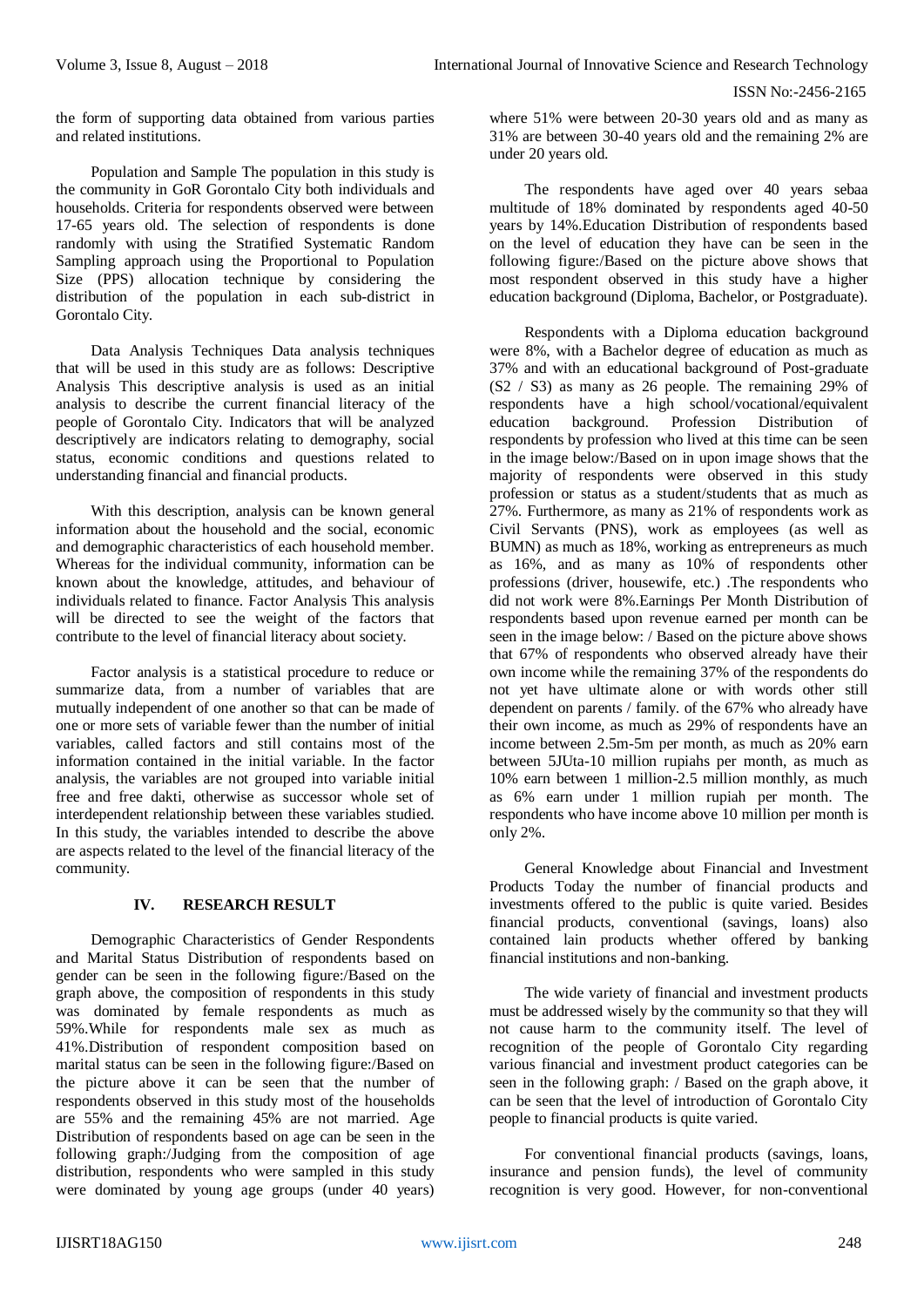financial products, the level of recognition that is owned by the community is still relatively low when compared to conventional financial products. For stock investment products, the introduction level of the Gorontalo community is good. As for the types of bond investments, mutual funds, and forex, the level of identification of the Gorontalo community is quite good. As for the type of sukuk investment which is actually a bond product with sharia principles, the level of community recognition is still low. Similarly to the investment product ETF (Exchange Traded Fund), the level of public recognition is still very low.

This is because this investment product is still a relatively new thing in Indonesia. For the Gorontao community's level of understanding of various financial and investment products, it can be seen in the following graph: / Based on the graph above, it can be seen that out of 10 financial / investment products asked by respondents, the people of Gorontalo City only know well conventional financial products. For savings/deposit products, the percentage of respondents who understand well (at least understanding the product definition to the details of financial product profiles) reaches 64% and for credit/financing products reaches 56%.As for insurance products, 60% of respondents have understood well and for pension fund products 58% of respondents have understood well.

As for non-conventional financial and investment products (stocks, mutual funds, forex, etc.), the level of public knowledge is still relatively low. For stock investment products, only as many as 38% of the people have good knowledge about the profik and the purpose of this investment. Similarly for bonds, only 34% of people who understand well, and for products reksadana only as much as 28% of people who have a good understanding of the definitions, profile and investment objectives. As for sukuk investment products, which are a form of sharia-based bonds, only 12% have a good understanding of the profile and objectives of sukuk investment. As for other nonconventional financial products in the form of transactions in the money market or foreign exchange (FOREX), the level of knowledge and understanding of the community is still low. Only 18% of people have a good understanding of these financial products. of the 18% percent, as many as 14% only know the definitions and institutions that organize. While respondents who understand the transaction mechanism, the media conducts transactions and the risk that can be generated is only 4%.As for ETF investment products which are the development of equity funds, only 8% of respondents who have had a good understanding of this investment product. Of the 8%, as many as 6% have an understanding only limited to the definition and the institution that carries out while the respondents who have the understanding to the transaction mechanism and the risk posed are only 2%.In addition to the level of knowledge of the various jenis the financial and investment products, the study also aims to obtain information on the accessibility of the public against financial and investment products in question.

It is intended to look at the extent of community involvement and ownership against the financial and investment products. The distribution of respondents by ownership or participation in investment activity in financial products can be seen in the following chart:/Based on the above chart It turns out that the highest level of accessibility for people who are in product savings/deposit premises accessibility level reached 82%.This means that as much as 82% of respondents have accounts at the bank and the remaining 18% do not currently have a savings account in banking institutions. As for credit/financing, the level of public accessibility is only 52%.For insurance products, the level of public accessibility reaches 62% and for pension fund products the level of public accessibility is only 32%.As for non-conventional financial products, the level of public accessibility is very low, where the majority of respondents have never owned or engaged in investment activities in these instruments. of the 6 non-conventional financial products observed, the level of public accessibility to stock, mutual fund, and forex instruments were relatively high compared to other investment instruments (bonds, sukuk, and ETFs).

Knowledge and Accessibility to Banking Products Of the 10financial/investment products observed in the study this, financial products that have the highest accessibility are savings/deposit and credit/financing products. The high accessibility is due to the level of knowledge of the community and the progress in obtaining information about these financial products.

The main reason for the community in choosing savings products can be seen in the following graph:/Based on the graph above, it can be seen that the main reason for people to choose savings products is because they are easy to store and withdraw funds they have. The wide range of banking institutions and the support of facilities in the form of ATMs, cash deposits, internet banking and sms banking are factors that contribute to the ease of public transactions so as to increase public accessibility to savings products. In addition to the ease of storage and withdrawal, the main reason for people to save is to support the needs in business/business/work transactions. In addition, the consideration of fund security is the main reason people prefer savings products offered by banks. The guarantee provided by the Deposit Insurance Corporation (LPS) against customer funds deposited in the bank is one factor that strengthens public confidence in the security of their funds in the bank. These three main reasons make many people even have more than one savings account. Ownership of more than one savings account is mainly to satisfy the needs of each transaction. With the separation of community savings accounts, it will be easier to carry out financial management. The distribution of savings ownership by the Gorontalo community can be seen in the following figure:/Based on the picture above, it can be seen that 81.82% of respondents have more than one savings account where as many as 70.45% have accounts in different banks and 11.36% has more dari one account but still in the same banking institution. While respondents who only had one savings account were 18.18%.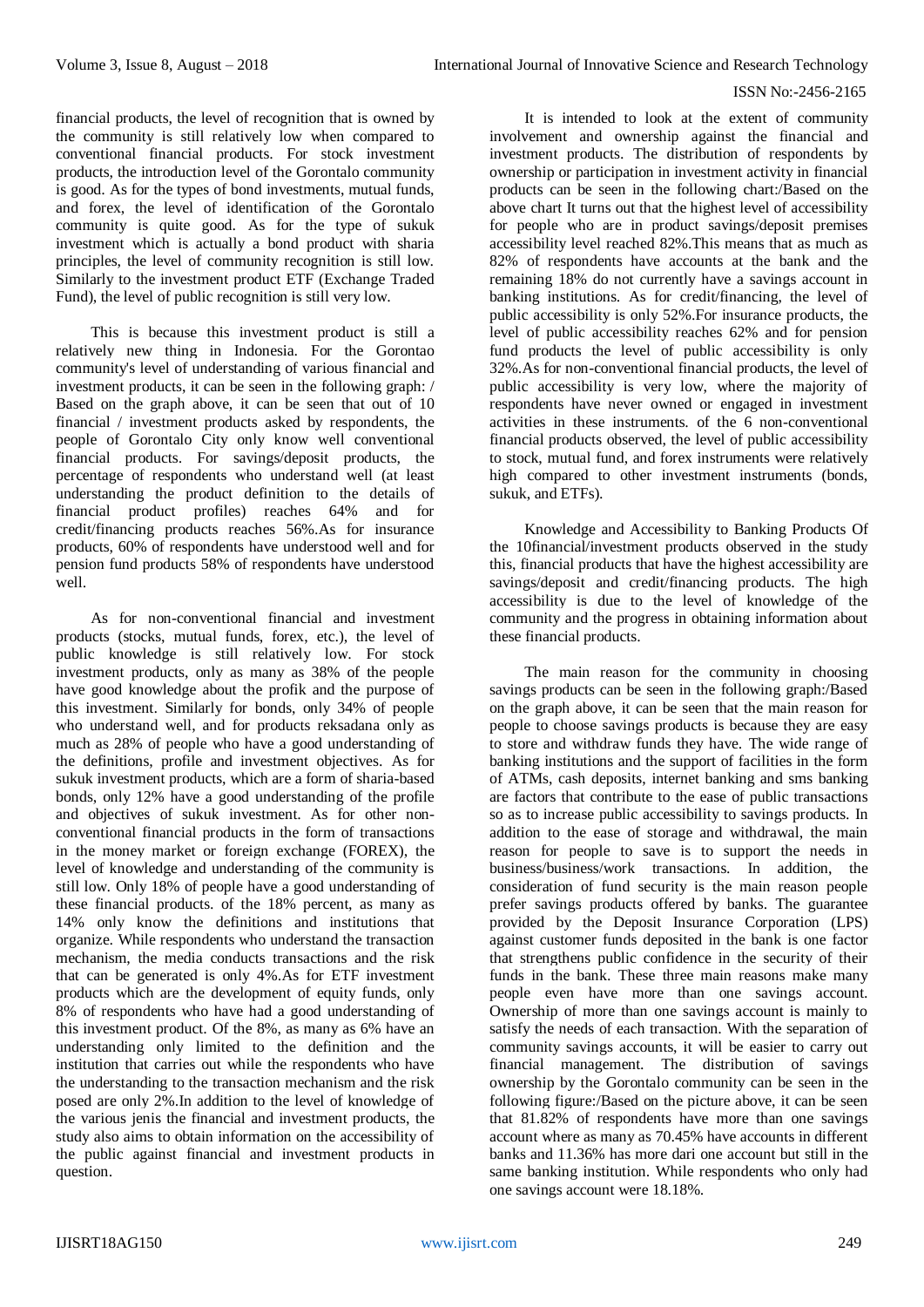The pattern of the community in saving can be seen in the following figure:/From the picture above shows that as many as 54.55% of the people doing saving activities depend on the remaining funds owned each month. Or in other words, the percentage of income set aside for uncertain savings is adjusted to the needs of funds and financial conditions.

While the remaining 45.45% has set aside a certain percentage of income. A total of 22.73% of the public to set aside 10% -20% of income for savings and as much as 22.73% set aside more than 20% of income per month for Dita bung. Knowledge and Accessibility to Insurance Products In addition to savings products, the next financial product most often followed by the public is good insurance. This product is in great demand because promotions are carried out quite often. The reasons underlying the community to use insurance products are as follows:/Based on the graph above, it can be seen that the main reason for the Gorontalo people to join the insurance program is for future safeguards (54.29%). This is in accordance with the insurance function that is to provide protection to customers against the possibility of future risks.

The community hopes that by following the insurance program the risk of health and death in the future will be covered by insurance so as to provide a sense of security for them. The next factor that is considered by the community in participating in the insurance program is the interest in the benefits or benefits provided by the insurance program  $(25.71\%)$ .

Today many insurance programs that offer risk protection programs are also offered investment programs (unit links). So in addition to having the public protection at the same time also can invest with return more pa s ti future. In addition, there is also a referral agent program that provides opportunities for customers to obtain additional income by recruiting new customers as well as an attraction for the community to participate in insurance programs.

The Level of Community Financial Literacy and Affecting Factors In seeing the level of financial literacy in this study focused on the understanding and preferences of the community in choosing an investment program in the community. The indications used are their understanding of the legal aspects of the investment activities that are followed and their preferences in choosing an investment program. For their understanding of the legal aspects of investment activities shown in the following graph: / Based on the picture above it can be seen that 88% of respondents surveyed said they always check and ensure the legality of the investment organizing agency that will be followed. While as many as 6% rarely checks le g alitas and the remaining 6% never care about the legal aspects of investment activity that followed. Judging from this result, public awareness in choosing legal investments is good. However, this awareness is not followed by an understanding of the legal aspects of an investment activity. The survey results show that people feel that investment

activities are said to be legal if they have a business deed of establishment (CV or PT).

Whereas the legality of investment activities is not as limited as the legality of legal entities but must also fulfil other aspects such as licensing from related institutions, especially the Financial Services Authority (OJK). Weak understanding of the legal aspects of this investment activity is the cause still tingginy a number of people who become victims of scams masquerading as investment. Furthermore, the indicator used to see the level of financial crisis is the preference of the community for the risks that may arise from the investment risks that are followed. The results of the survey on Gorontalo people's preference for investment risk factors are as follows:/Based on the graph above, it can be seen that most people (76%) stated that risk factors were very important to consider before deciding to participate in an investment activity and 12% stated it was important. Whereas the community stated that the risk factors were not important as much as 4%.These results indicate that the Gorontalo community already has a good awareness of risk, so it is expected to be more careful in choosing investment activities. Investment activities in addition to risk also offer substantial returns if they are managed properly. Besides the risk is minimal, activities INVESTA s i also should be able to provide future value growth.

The higher the risk contained in investment activities, the higher the expected rate of return. Similarly, if the desired risk is small, the return to be obtained is also relatively small. The individual tendency in choosing the type of investment is determined by these two factors.

Results of a survey on people's preferences Gorontalo in selecting investment activity can be seen in the graph beriku t this:/Based on the graph above shows that the majority of respondents over the relative risks (66%) than expected return before deciding to follow an investment activity. These results indicate that the people of Gorontalo have been wise enough to respond to an existing investment offer. Public preferences that pay more attention to these risk factors are expected to be able to help the community to avoid the possibility of becoming victims of unclear investment activities. Furthermore, to see the factors that play a role in determining the literacy level of Gorontalo people, factor analysis is used.

The factors observed in this study were gender, age, education level, marital status, employment and the amount of income earned per month. The results of factor analysis for these variables are as follows:/From the table above obtained the values of communalities for each variable observed.

The value of communalities shows how far the variable is able to explain the variation of the model formed. The higher the communalities value of a variable, the greater the ability of the variable in explaining the variance of the model. From the results of the factor analysis that has been carried out, it is known that the factors that have the highest communalities are sex (0.855) and the lowest is the monthly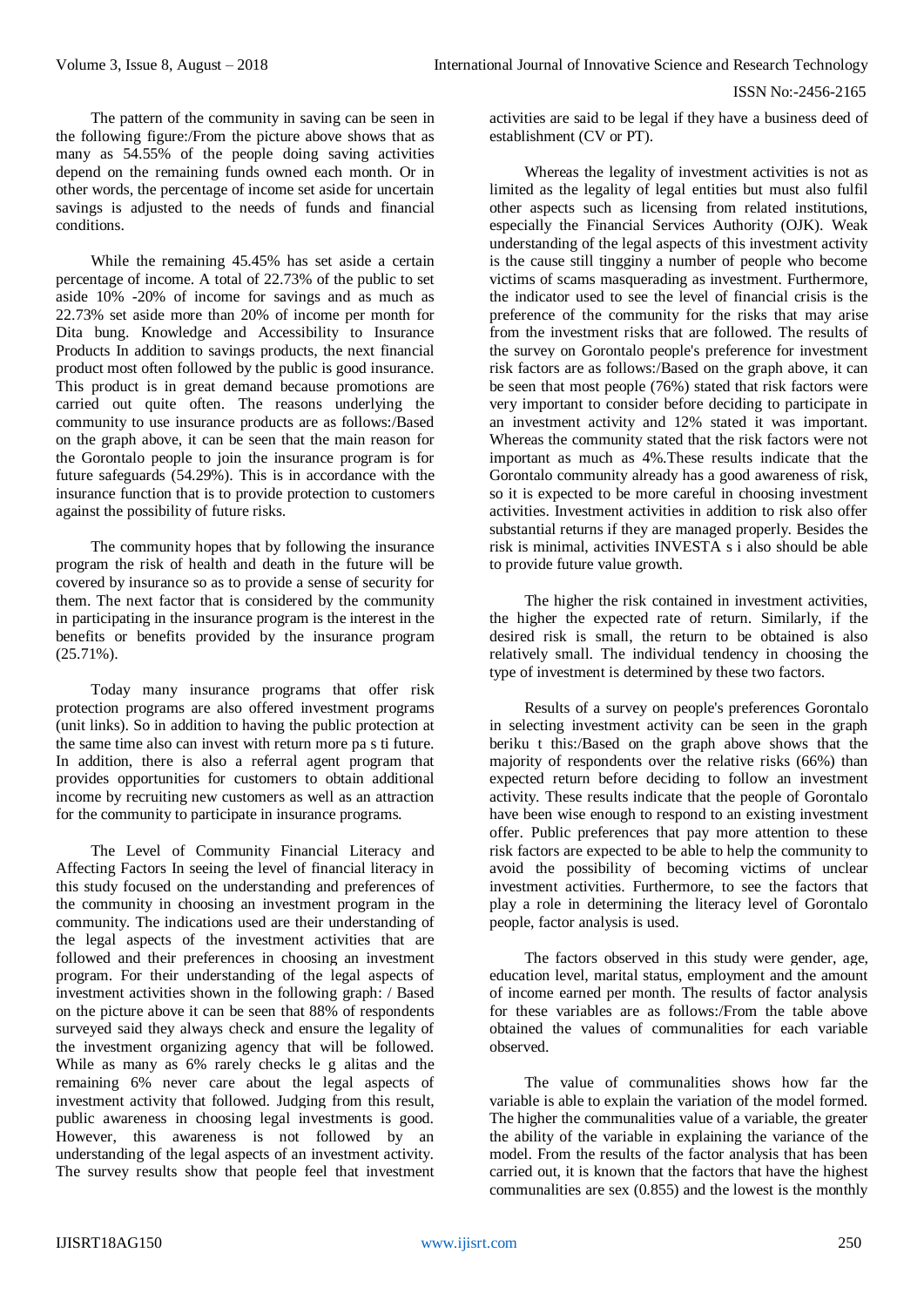income variable (0.407).The order of contribution of each variable that determines the level of financial insecurity of the Gorontalo community based on communalities can be seen in the following graph:/Gender is the most dominant factor in determining the level of financial insecurity of the Gorontalo community. Responsible Activity An investment is an activity that not only requires logic and analytical ability was good but also an activity that requires patience.

Regarding patience in investing, women have more relative patience better than men. This makes women wiser in investing compared to men. The next factor that has a big influence on the literacy level of the Gorontalo community is age.

This is related to the level of knowledge and experience. The more a person ages, the experience, and knowledge also generally increases. Thus, a person's age would make people terse but wiser for being included in terms of investment. Adults tend to be more selective in choosing investments because they want the security and certainty of investment funds so that they will be more careful in choosing investment instruments. Don't worry that young people tend to be optimistic so they are more willing to take risks.

### **V. CONCLUSION**

For conventional financial products (savings, credit, insurance, pension funds), the literacy of Gorontalo people has been very good. But for non-conventional financial products, the literacy rate of Gorontalo people is still very low. The poor literacy of the Gorontalo people for these non-conventional financial products is one of the factors that makes it easy for the public to be tempted by investment offers that offer high returns.

Suggestion Based on the conclusions obtained by the researcher, the researcher gives some suggestions as follows: There needs to be an effort from related financial institutions to better socialize various financial/investment products offered to the public. To promote literacy ma syarakat against financial products unconventional necessary to involve universities and institutions related financial through seminars or dissemination of a wide range of investment alternatives in addition to the bank.For students, there is a need to optimize the role of investment galleries owned by the campus to be more active in socializing capital market investments, especially to students.

#### **REFERENCES**

- [1]. Aksoylu, Semra; Boztosun, Dervi s; Altinisik, Fatih; and Baraz, EmreHayri , 2017. A Case of Kayseri Province. The Journal of Accounting and Finance, July, Edition 75.
- [2]. Bank Indonesia and UI Demographic Institute. 2014. Financial Literacy Baseline Survey. Jakarta.
- [3]. Bank Indonesia. 2013. Evolution of the Policy Framework Financial Inclusion. Jakarta.
- [4]. Bank Indonesia. 2014. Inclusive Financial Booklet. Jakarta.
- [5]. ChairuddinSyah Nasution. 2014. Inclusive Financial Policy: Developed Countries vs. Developing Countries. Jakarta.
- [6]. Danns, Donna E., Danns, George K.2017. The Creation of Financial Literacy Programs in Small Developing Countries: An Institutional Model Approach. Journal of International Business Disciplines, Vol. 12, No. 2, p: 16-37.
- [7]. Fahmy, Obaid M; Rustam, M., and Asmayadi, Evi, 2016. The Influence of Inclusive Finance on Credit Distributed in the Micro, Small and Medium Business Sector in Indonesia. Journal of Business Economics and Entrepreneurship, Vol. 5, No. 2, Hal: 118 – 135.
- [8]. Fakhruddin. 2008. Capital Market FAQ. First Print. Jakarta: Erlangga.
- [9]. Finance. Seconds. Com, 2014. Indonesian Financial Literacy is Still Under Singapore and Malaysia at https://finance.detik.com/moneter/d-2625308.
- [10]. OECD. 2014. PISA 2012 Results: Students and Money: Financial Literacy Skills for the 21st Century (Volume VI). Program for International Student Assessment, OECD Publishing.
- [11]. OJK. 2014. Message from the Board of Commissioners of the Financial Services Authority on the Capital Market National Movement of Love (GeN Ta). Jakarta.
- [12]. Kamaruddin, Ahmad, 2004. Fundamentals of Investment and Portfolio Management. Second printing. Jakarta: PT. COPYRIGHT.
- [13]. Ministry of Finance of the Republic of Indonesia. 2013. Financial Inclusion: National Inclusive Financial Strategy. Jakarta.
- [14]. Krishna, Ayu; Rofaida, Rofi,and Sari, Maya, 2010. Analysis of Student Levels in Financial Literacy and Its Affecting Factors (Survey of Indonesian Education University Students). Proceedings of the 4th International Conference on Education Educators; Join Conference UPI & UPSI Bandung, Indonesia, Page: 552-560.
- [15]. President of the Republic of Indonesia, 2016. Attachment of Presidential Regulation Number 82 of 2016 concerning National Inclusive Financial Strategies. State Gazette of the Republic of Indonesia in 2016, No. 185. State Secretariat.Jakarta.
- [16]. Nababan, Darman,and Sadalia, Isfenti , 2013. Personal Financial Literacy Analysis and Financial Behaviour for Undergraduate Students of the Faculty of Economics, University of North Sumatra. Journal of Media Management Information, Vol. 1, No. 1, pp. 1- 15.
- [17]. Nasution, LiaNazliana;Sari, Pipit Buana;Dwilita, Handriyani, 2013. Inclusive Financial Determinants in North Sumatra, Indonesia .Journal of Economics and Development Studies, Volume 14, Number 1, pp. 58- 66.
- [18]. Pulungan, Delyana R., 2017. Financial Literacy and Its Impacts on the Public Financial Behavior of Medan